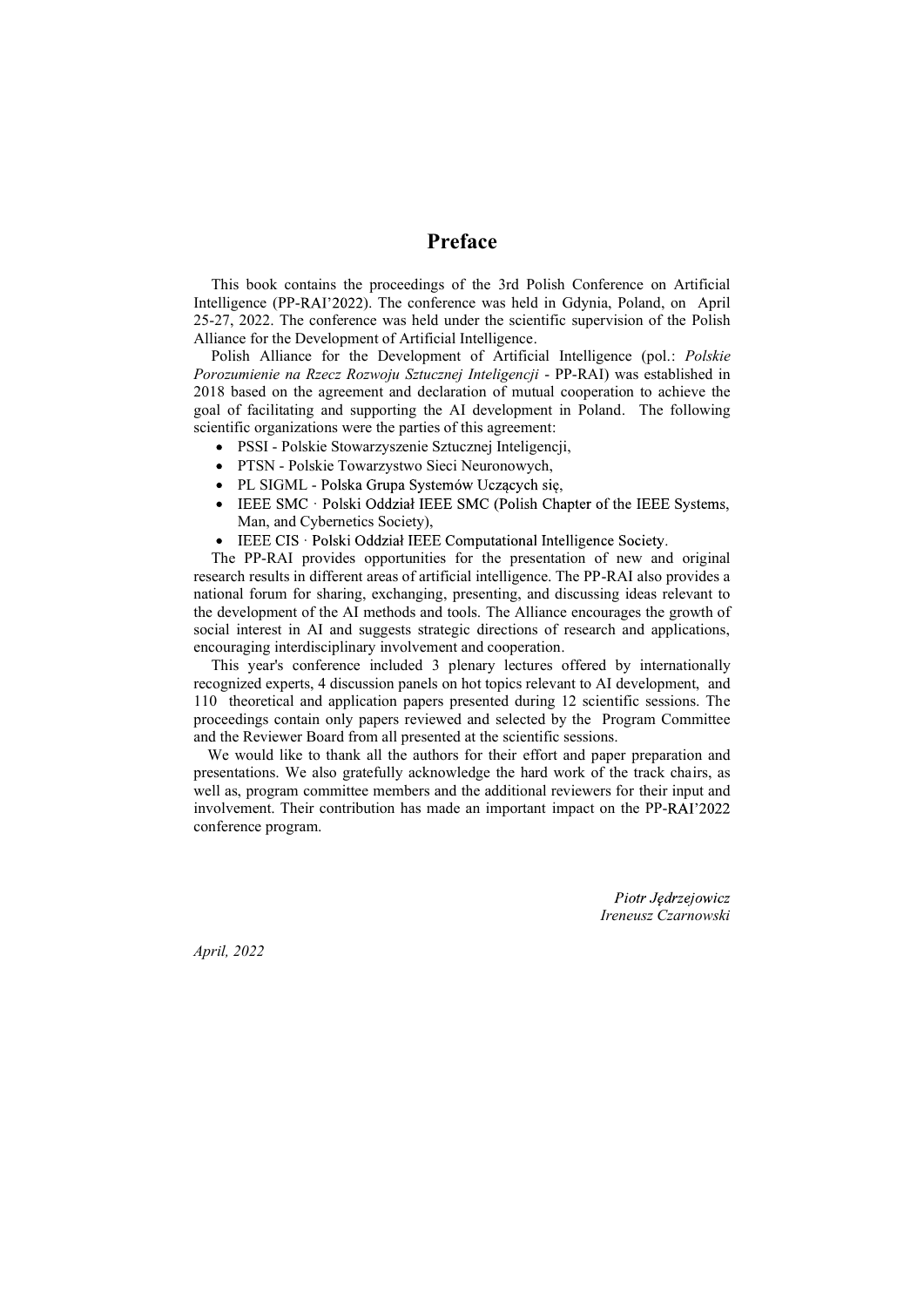# **Organization**

# Honorary Patronage

| Mieczysław Struk<br>Wojciech Szczurek | Marshal of the Pomorskie Voivodeship, Poland<br>Mayor of Gdynia, Poland     |
|---------------------------------------|-----------------------------------------------------------------------------|
| <b>General Chair</b>                  |                                                                             |
| Adam Weintrit                         | Rector of Gdynia Maritime University, Poland                                |
| <b>Steering Committee</b>             |                                                                             |
| Włodzisław Duch                       | Nicolaus Copernicus University in Toruń, Poland                             |
| Krzysztof Dembczyński                 | Poznan University of Technology, Poland                                     |
| Janusz Kacprzyk                       | Systems Research Institute Polish Academy of Sciences,<br>Warsaw, Poland    |
| Jacek Koronacki                       | Institute of Computer Science Polish Academy of Sciences,<br>Warsaw, Poland |
| Jacek Mańdziuk                        | Warsaw University of Technology, Poland                                     |
| Grzegorz J. Nalepa                    | Jagiellonian University in Kraków, Poland                                   |
| Leszek Rutkowski                      | Częstochowa Univerity of Technology, Poland                                 |
| Jerzy Stefanowski                     | Poznan University of Technology, Poland                                     |
| Halina Kwaśnicka                      | Wrocław University of Science and Technology, Poland                        |
| Ireneusz Czarnowski                   | Gdynia Maritime University, Poland                                          |
| Dominik Ślęzak                        | University of Warsaw, Poland                                                |
| Michał Woźniak                        | Wrocław University of Science and Technology, Poland                        |
| <b>Program Chair</b>                  |                                                                             |
| Piotr Jędrzejowicz                    | Gdynia Maritime University, Poland                                          |
| Ireneusz Czarnowski                   | Gdynia Maritime University, Poland                                          |
| <b>Publicity Chair</b>                |                                                                             |
|                                       |                                                                             |

| Paweł Zyblewski     | Wrocław University of Science and Technology, |
|---------------------|-----------------------------------------------|
|                     | Poland                                        |
| Izabela Wierzbowska | Gdynia Maritime University, Poland            |

# Organizing Committee (Local Team - Gdynia Maritime University)

| Ireneusz Czarnowski |              |
|---------------------|--------------|
| Dariusz Barbucha    |              |
| Łukasz Wyszyński    | Fundacja PSC |
| Ewa Ratajczak-Ropel |              |
| Natalia Mańkowska   |              |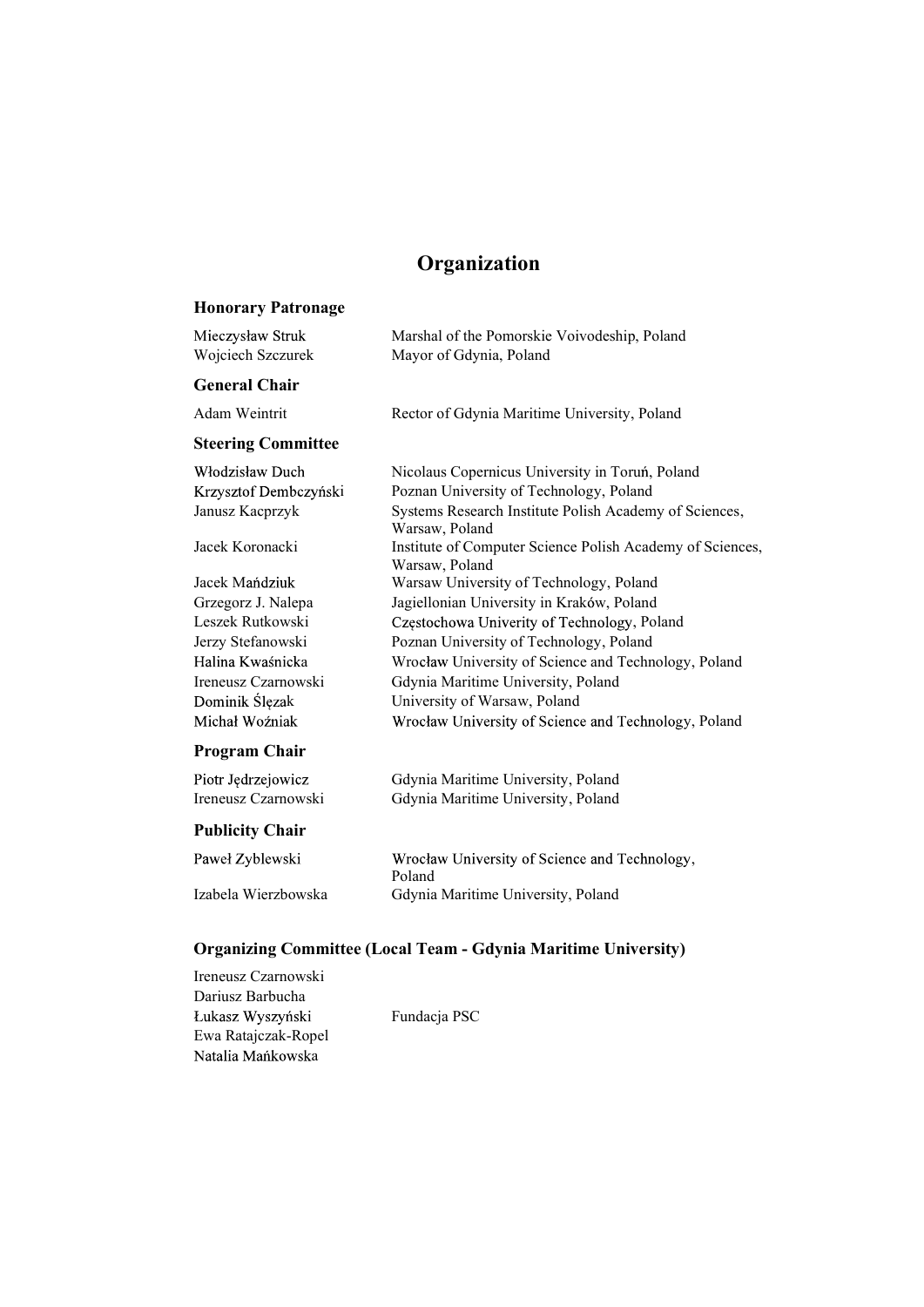Paweł Szyman Ireneusz Meyer Marta Szarmach Krzysztof Sadowski Iza Wierzbowska Marcin Forkiewicz Aleksander Skakovski Marta Stempniewicz Paweł Wolski

#### Track Chairs

| <b>Computer Vision</b>                                                             |                                                                                                      |  |  |  |
|------------------------------------------------------------------------------------|------------------------------------------------------------------------------------------------------|--|--|--|
| Leszek Chmielewski                                                                 | Warsaw University of Life Sciences, Poland                                                           |  |  |  |
| Data Mining and Machine Learning                                                   |                                                                                                      |  |  |  |
| Jerzy Stefanowski                                                                  | Poznan University of Technology, Poland                                                              |  |  |  |
| Michał Woźniak                                                                     | Wrocław University of Science and Technology,<br>Poland                                              |  |  |  |
| Knowledge Engineering                                                              |                                                                                                      |  |  |  |
| Agnieszka Lawrynowicz                                                              | Poznań University of Technology, Poland                                                              |  |  |  |
| Grzegorz Nalepa                                                                    | Jagiellonian University in Kraków, Poland                                                            |  |  |  |
| Dariusz Król                                                                       | Wrocław University of Science and Technology,<br>Poland                                              |  |  |  |
| Neuroinformatics                                                                   |                                                                                                      |  |  |  |
| Włodzisław Duch                                                                    | Nicolaus Copernicus University in Toruń, Poland                                                      |  |  |  |
| Juliusz Szymański                                                                  | Gdańsk University of Technology, Poland                                                              |  |  |  |
| Natural Language Processing, Automatic Speech Recognition and<br>Conversational AI |                                                                                                      |  |  |  |
| Maciej Piasecki                                                                    | Wrocław University of Science and Technology,<br>Poland                                              |  |  |  |
| Problem Solving and Optimization                                                   |                                                                                                      |  |  |  |
| Ewa Bednarczuk                                                                     | Warsaw University of Technology and Systems<br>Research Institute Polish Academy of Sciences, Poland |  |  |  |
| Robotics and Autonomous Systems                                                    |                                                                                                      |  |  |  |
| Piotr Skrzypczyński                                                                | Poznan University of Technology, Poland                                                              |  |  |  |
| Uncertainty in Artificial Intelligence                                             |                                                                                                      |  |  |  |
| Dominik Ślęzak                                                                     | University of Warsaw, Poland                                                                         |  |  |  |
| Young.AI - Session for young researchers                                           |                                                                                                      |  |  |  |
| Agnieszka Lazarowska                                                               | Gdynia Maritime University, Poland                                                                   |  |  |  |